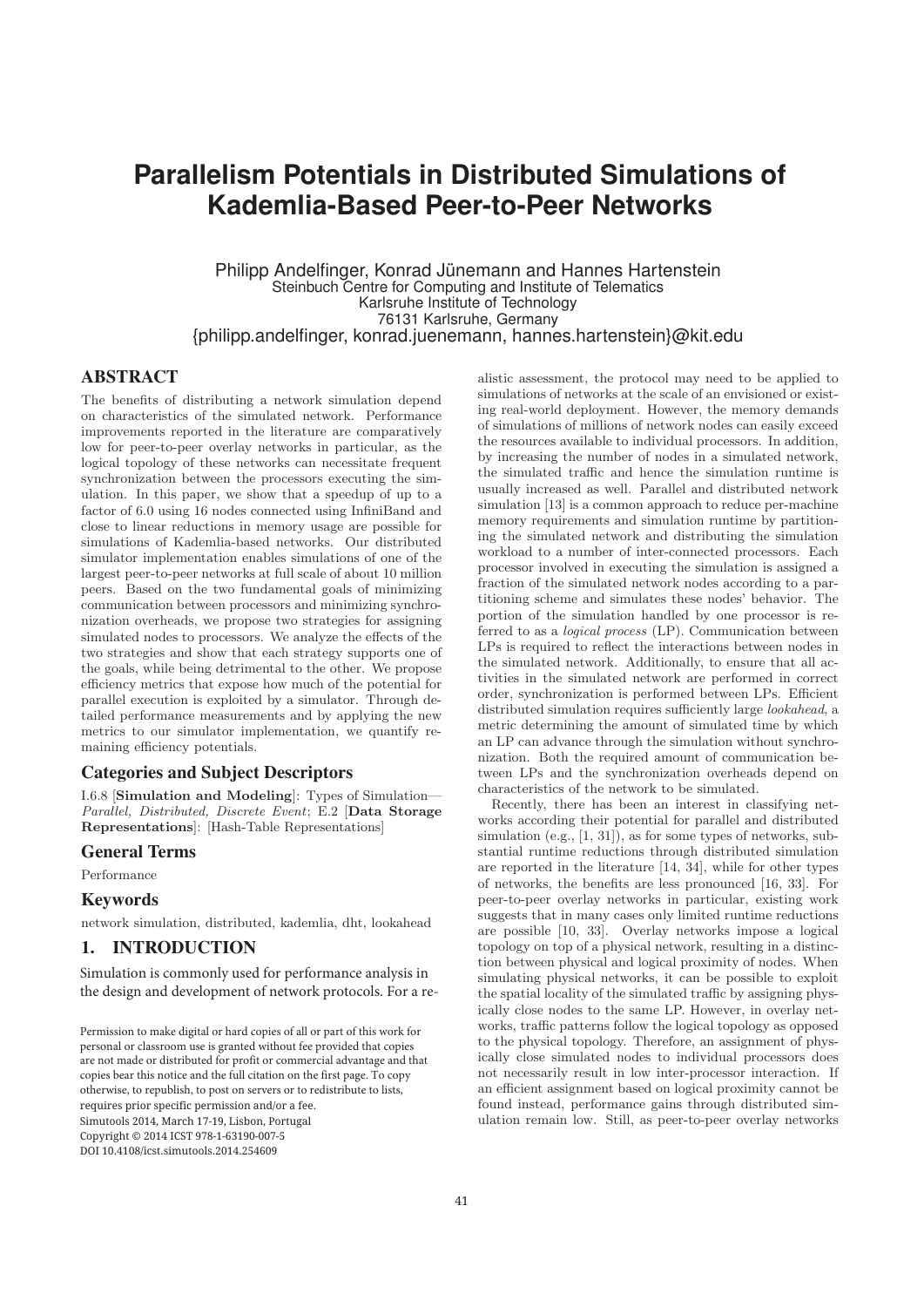in use today comprise millions of active nodes [12, 18, 35], efficient means for simulation of these networks are needed.

In this paper, we show how networks based on the Kademlia protocol can be simulated at the scale of real-world networks. Remaining efficiency potentials are investigated using novel metrics and through measurements of our highperformance simulator implementation. Our main contributions are the following.

**1. Partitioning Schemes for Kademlia-Based Peerto-Peer Networks**: we show that, contrary to simulations of physical networks, the two main optimization goals in partitioning networks for distributed simulation, minimization of inter-LP traffic and maximization of lookahead, are not necessarily coupled for peer-to-peer overlay networks. For Kademlia-based networks, we show that a partitioning scheme based on the logical network topology can minimize inter-LP traffic, while a location-based partitioning scheme can increase the available lookahead.

**2. Distributed Simulator and Performance Evaluation**: through measurements using up to 16 LPs, we investigate the efficiency of our distributed simulator implementation for Kademlia-based peer-to-peer networks. Our implementation is based on  $PeerSim<sup>1</sup>$ , a peer-to-peer network simulator that in its sequential implementation scales to up to  $10^6$  simulated nodes [29]. We show that the added capability for distributed simulation increases the simulator's scalability so that a large Kademlia-based network, the BitTorrent Mainline DHT [23], can be simulated at full scale [18] of around 10 million peers. We make the simulator code available to the community through our web site<sup>2</sup>.

**3. Synchronization Efficiency Metrics**: we propose metrics to quantify the proportion of parallelism existing in a simulation model that is exploited by the synchronization mechanism. Measurements reveal the potentials for performance increases in our distributed simulations. We discuss how optimizations can exploit the identified potentials.

The remainder of the paper is structured as follows. In Section 2, we cover the related work fundamental to our paper and put our work in the context of previous approaches. In Section 3, based on the challenges in distributed simulation of peer-to-peer networks, we propose two partitioning schemes and study their efficiency benefits. In Section 4, we introduce two novel metrics to investigate the performance of the synchronization method used and discuss how optimizations can be applied to improve the efficiency. In Section 5, we validate our simulator implementation with reference to its sequential counterpart and through measurements investigate the performance benefits and remaining efficiency potentials when distributing the simulation. Section 6 concludes the paper.

#### 2. BACKGROUND AND RELATED WORK

In this section, we describe the existing concepts our work is based on: first, we describe the Kademlia protocol [26] and the protocol properties that determine its potential for distributed simulation. Second, we describe the synchronization mechanism used in our simulator implementation. Third, we discuss existing literature on improving and measuring the efficiency of synchronization. Finally, we discuss the results presented in existing works on parallel and distributed simulation of peer-to-peer networks.

## 2.1 Kademlia

Kademlia [26] is a distributed hash table (DHT) enabling storage and retrieval of key-value pairs in a peer-to-peer network. Peers as well as keys are identified by numbers taken from a 160-bit ID space. The logical distance between IDs is defined by the XOR metric  $d(x, y) = x \oplus y$ . All interactions between peers are performed using remote procedure calls (RPCs), each of which is comprised of a request and a subsequent response. RPCs form the basis for lookups. We focus on FIND\_NODE lookups that are initiated by sending messages to a number of peers, requesting the closest peers to a target ID. Additional requests are sent to the peers received in the incoming responses to iteratively retrieve the peers in the network that are closest to the target ID.

Each peer in the DHT maintains a routing table containing other peers in the network. The routing table is a binary tree of k-buckets, each holding at maximum k, usually 8, peers. Each k-bucket holds peers in a subsegment of the 160-bit ID space so that the set of all k-buckets in a peer's routing table covers the full ID space without overlap. When a peer A becomes aware of another peer B in the network, an attempt is made to insert B in the k-bucket covering the ID range corresponding with B's ID. If the k-bucket holds less than k peers, B is added to the k-bucket. If the k-bucket is full of alive peers, one of two steps is performed:

1. If the k-bucket covers the ID of peer A itself, the corresponding k-bucket is split in two, each new k-bucket handling half of the original k-bucket's ID range. Peer B is added to the new bucket corresponding to its ID.

2. If the k-bucket does not cover the ID of peer A itself, peer B is discarded.

Due to the splitting mechanism, a peer's routing table tends to contain more peers close to its own ID than peers with large XOR-distance.

Our implementation of the Kademlia protocol is modeled after the Mainline BitTorrent DHT as specified in [23]. The sources for traffic induced by the protocol are as follows.

1. Bootstrapping: when entering the DHT, each peer is bootstrapped by executing a lookup targeting its own ID to populate its routing table.

2. Routing Table Maintenance: if a peer attempts to add a new peer to a k-bucket that is full, requests are sent to peers in the k-bucket that have not sent a message in the past 15 minutes. If one of the probed peers does not respond within a timeout interval, it is replaced by the new peer. Additionally, if the contents of a k-bucket do not change within 15 minutes, the k-bucket is refreshed by performing a lookup for a random ID in the k-bucket's range.

3. User-initiated lookups: when a user requests the value associated with a given key, a lookup is triggered.

As each peer's routing table is biased towards peers with IDs close to its own, bootstrapping and routing table maintenance induce traffic concentrated in XOR-proximity of the peer. The traffic resulting from user-initiated lookups converges against the lookup's target ID, which in the simulation is drawn from a uniform distribution on the ID space.

#### 2.2 Conservative Synchronization

In distributed simulations, synchronization between LPs is required to ensure that simulation results correspond to those produced by a sequential simulation. We focus on discrete-event simulations, where state changes in the simulated system are modeled as events occurring at discrete

<sup>&</sup>lt;sup>1</sup>http://peersim.sourceforge.net/

 $^{2}$ http://dsn.tm.kit.edu/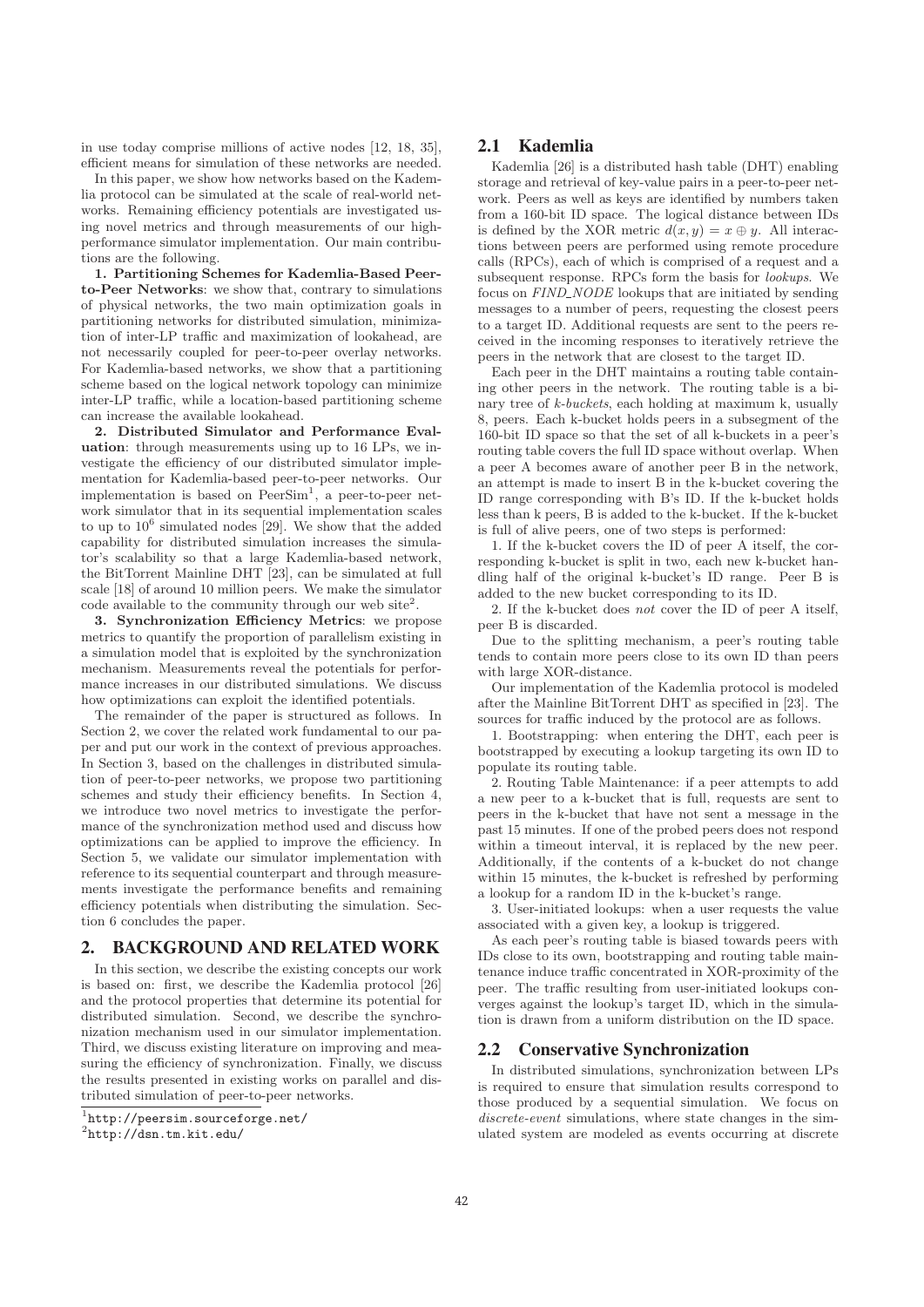

**Figure 1: An LP determines its EOT by considering the timestamps of the earliest possible incoming remote event and of the next locally scheduled event. If the earliest of these events will trigger the creation of a remote event, the lowest possible timestamp of** the new event is  $min(EIT, t_{i+1}) + look ahead = EOT$ .

points in simulated time. There are two main classes of synchronization algorithms for distributed simulations: conservative algorithms guarantee correctness of the simulation at all times by deciding in advance whether events are safe to be executed. An event is safe iff no event with lower timestamp can be received from any remote LP. If LPs only execute safe events, all events are executed in timestamp order by each LP. In contrast, optimistic algorithms do not ensure correctness in advance and, when detecting an incorrect event execution order, restore a previous correct simulation state. In our implementation, we apply conservative synchronization based on the common Chandy-Misra-Bryant (CMB) algorithm [6, 7]. Safe events are determined according to the metrics used by Bagrodia et al. [3]:

- Lookahead: the lowest possible delta between the timestamp of the event to be executed next by an LP and the timestamp of any locally created event to be executed on a remote LP. In network simulations, a fixed lookahead value is given by the minimum link latency between peers in the simulated network. Dynamic lookahead calculation will be discussed in Section 2.3.
- Earliest Input Time (EIT): for each LP, the EIT is the earliest possible timestamp of an event that can be received from any remote LP.
- Earliest Output Time (EOT): for each LP, the EOT is the earliest possible timestamp of the next locally created event to be executed on a remote LP. In the CMB algorithm, null messages containing the EOT are exchanged between LPs. If  $t_{i+1}$  is the timestamp of the next locally scheduled event, the EOT can be calculated as  $EOT = min(EIT, t_{i+1}) + look ahead$  (cf. Figure 1). The EIT can be determined from the minimum of all other LPs' EOT.

Synchronization is achieved by the following steps.

- 1. When checking whether the next event in the local queue is safe to be executed, all LPs determine their local EOT and, if it has increased from the previous iteration, communicate it to all other LPs.
- 2. A local event is safe to execute if its timestamp is lower than the EIT, i.e., no event that should have been executed prior to the local event can be received from a remote LP. If no safe events exist, the LP is idle.

LPs alternate between two states: execution of safe events and waiting for events to become safe. In our implementation, every time an LP has finished executing all available safe events and there is a change in the local EOT, null messages are broadcast to all remote LPs. An alternative approach is to send null messages only on request by idle LPs [4]. However, as we will see in Section 5.2, null message traffic accounts for only a marginal amount of simulation runtime, while LPs are idle frequently. Hence, it is desirable to notify LPs about changes in EOT early.

#### 2.3 Lookahead Extension

Several methods have been proposed in the literature to increase the lookahead extracted from a given simulation model, aiming to determine tight lower bounds on the timestamp of the earliest next event to be created for a remote LP. If model-specific knowledge is supplied to the distributed simulator, the lookahead can be calculated depending on the current state of the simulated system [8, 22, 27, 30, 36]. A more abstract view is given by control flow graphs modeling state transitions between the components of the simulation model [9, 37]. The lookahead can then be determined by following the path of the control flow through a control flow graph created statically or dynamically. Similarly, Meyer et al. propose a data flow view of the simulation [27] to dynamically calculate the lookahead.

The improvements achieved by lookahead extension approaches have in most cases been evaluated by studying the effects on simulation speedup, the number of null messages sent and the null message ratio, which is the proportion of null messages in relation to all messages exchanged between LPs. If there is insufficient lookahead, large numbers of null messages are required for the simulation to advance.

Some authors [28, 30] additionally evaluated their approaches using the Ideal Simulation Protocol (ISP) [17], which can predict the highest speedup achievable assuming optimal synchronization through distributed runs based on traces generated in previous simulation runs. Comparing the runtime of a distributed simulation under a proposed synchronization method with the runtime using ISP gives a clear view on the overall efficiency of the synchronization mechanism. To inspect in detail how much of the available lookahead is extracted from a model and to guide lookahead optimizations, efficiency metrics such as the lookahead ratio introduced by Fujimoto [15] and its derivate proposed by Preiss et al. [32], the null message inverse lookahead ratio, are required. Both metrics are calculated from the perspective of the LP sending future events. The metrics proposed in our paper, in addition to considering the lookahead calculation itself, take the perspective of the receiver of future messages and are sampled over wall-clock time. The receiver perspective allows us to determine how efficiently the lookahead is communicated among the LPs, i.e., to what extent the parallelism extracted from a simulation model by a given LP can actually be utilized by the other LPs.

#### 2.4 Parallel and Distributed Simulation of Peer-to-Peer Networks

A previous effort of extending PeerSim for distributed simulation was presented by Dinh et al. [10] in 2008 for networks based on the Chord protocol. As in our work, synchronization is achieved using the CMB algorithm. While memory usage per LP is reduced substantially, the authors report simulation slowdown factors of 83 and more compared with a sequential implementation. In the same year, the authors presented performance measurements of the same simulator for the Chord and Pastry networks [11], reporting a superlinear speedup factor of more than 100 using 64 LPs. A partial explanation for the large speedup can be gathered from the enormous computational load incurred by their network model: a runtime of over two weeks is reported for a sequential simulation of a static network of 524,288 peers generating a fixed amount of traffic. While the performance of simulations of Chord and Kademlia cannot be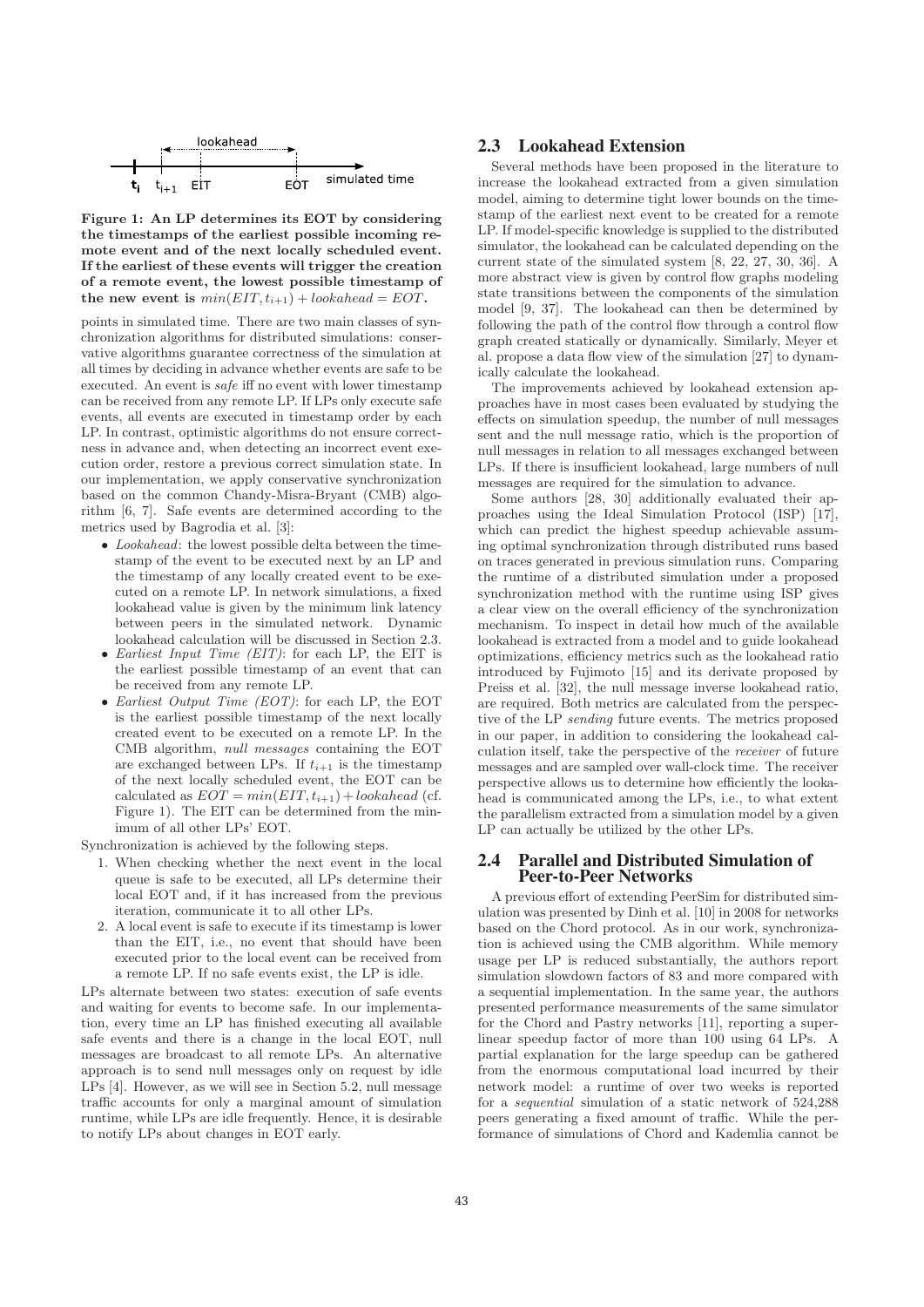

**Figure 2: Assignment of peers of a studied network to LPs for distributed simulation. Edges denote communication between peers. In the distributed simulation, communication between peers simulated in different LPs (dashes lines) requires the exchange of physical messages between LPs.**

compared directly, an indication of the computational intensity of their model is given by the runtime of 399s for identical parameters in our own sequential implementation. If the computational load of a simulation is very large, overheads for communication and synchronization incurred by distributing the simulation have only marginal impact, even though the absolute runtime remains very high.

Lin et al. presented a simulator engine for peer-to-peer networks that uses a synchronous master-worker synchronization scheme [20]. As limited scaling was observed under strict synchronization, the authors relax the synchronization requirements and ensure that simulated results are not affected substantially by determining bounds within which event timestamps may be altered during simulation. Simulations of networks based on the XRing protocol of up to 16,384 peers and speedup factors of up to 5.4 using 32 workers are reported by the authors. A similar architecture was proposed by Quinson et al. for simulations of the Chord protocol, achieving a speedup factor of up to about 1.45 using 24 threads [33]. The authors identify the low computational granularity and the difficulty of partitioning networks exhibiting the small-world property, i.e., low hop counts separating peers, as particular challenges in distributed simulation of peer-to-peer networks. Arguing that the resulting overheads cannot be amortized using traditional synchronization approaches, the authors propose a synchronous master-worker architecture for multicore systems. In contrast to this argument, for Kademlia-based peer-to-peer networks, our results show that distributing the simulation under the traditional CMB algorithm can substantially reduce simulation time. Furthermore, we point out efficiency potentials that can be exploited with future optimizations.

# 3. PARTITIONING SCHEMES FOR KADEMLIA-BASED NETWORKS

To distribute a simulated network of peers to a number of LPs, a decision must be made on the partitioning scheme, i.e., the strategy used in the assignment of simulated peers to LPs. Two sources of overheads must be considered that can critically affect the simulation performance: first, physical exchange of messages between LPs. Second, waiting times required for synchronization.

Simulation of the communication between peers assigned to different LPs requires a physical exchange of messages between the LPs (cf. Figure 2). Therefore, an efficient partitioning scheme aims to minimize the communication between peers simulated in different LPs. Similarly, the choice of partitioning scheme can also affect the available lookahead: if peers are assigned to LPs so that simulated message exchanges across LP boundaries are associated with high la-



**Figure 3: Example for ID-based partitioning of a simulated network into 4 partitions. Each partition contains peers with IDs sharing a common prefix.**

tency, a large lookahead value can be used.

In the following, from the perspective of a given peer, we refer to peers simulated on different LPs as remote peers and events targeting remote peers as remote events. Accordingly, peers simulated on the same LP are termed local peers and events targeting local peers are termed local events.

When simulating physical networks, a suitable partitioning can usually be found on the basis of the physical proximity of the simulated peers by assigning spatially close peers to the same LP. If closely located simulated peers are connected through high-throughput links and interact frequently (e.g., in a LAN), while distant peers interact less frequently over a low-throughput connection (e.g., through a WAN), remote events are infrequent and the overhead for exchanging messages between LPs is low. In addition, as link latency tends to increase with spatial distance [2], in a simulation using a location-based partitioning scheme, the minimum link latency of simulated messages sent across LP boundaries tends to be larger than the minimum latency of messages simulated within an LP, allowing for a large fixed lookahead value. Therefore, for simulations of physical networks, location-based partitioning can jointly reduce remote events and synchronization overheads.

In contrast, peer-to-peer overlay networks superimpose an application-level logical topology onto the underlying physical network. Finding a suitable partitioning for simulations of overlay networks is complicated by the fact that the logical topology of the overlay network does not necessarily reflect the physical proximity relationships between peers. Hence, contrary to simulations of physical networks, there is a tradeoff between minimization of the number of remote events through a partitioning based on the logical topology of the network, and maximization of latencies, and hence lookahead, associated with remote events through locationbased partitioning.

### 3.1 ID-Based Partitioning

First, we focus on reducing the physical exchange of messages between LPs. To this end, we need to be aware of the communication patterns arising from the topology of the simulated network. The traffic induced by two of the sources of traffic in the Kademlia network, bootstrapping and routing table maintenance, is concentrated around the initiating peer's ID (cf. Section 2.1). We can exploit the resulting locality by partitioning the ID-space into segments of equal size and assigning one partition to each LP (cf. Figure 3).

We show that ID-based partitioning results in low amounts of overhead for communication between LPs: For each doubling of the number of LPs, only a maximum of k additional peers in a peer's routing table come to reside on a remote LP, where k is the maximum number of peer IDs each bucket in a peer's routing table can hold, usually 8.

Each peer's routing table can be viewed as a binary tree [26] where leafs are k-buckets and edges are annotated with the ID prefix handled by the leaves of the corresponding subtree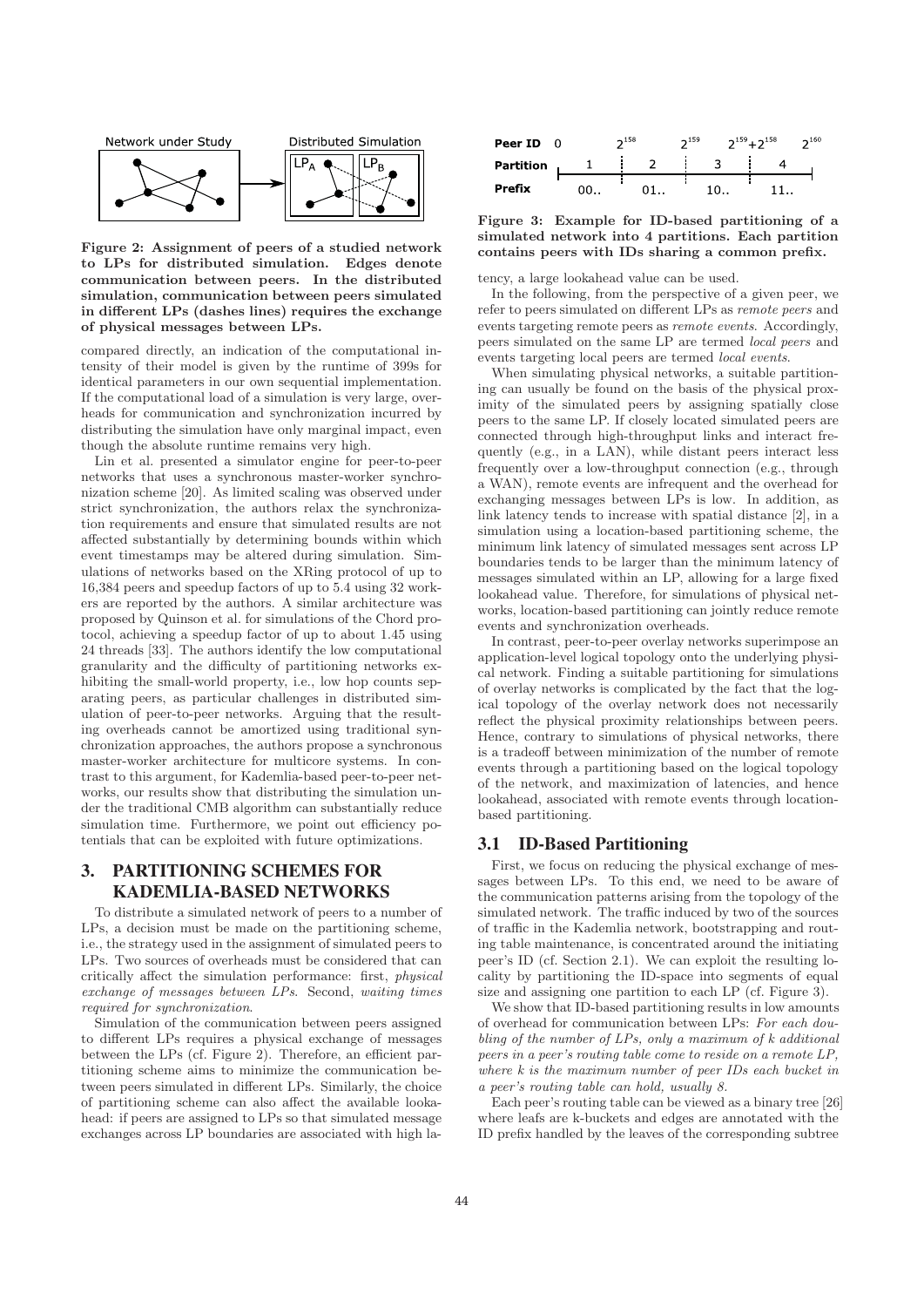

**Figure 4: Binary tree structure of the Kademlia routing table of a peer with ID prefix 101. Dashed lines denote edges leading to leaf nodes not sharing the peer's prefix. Each doubling of LPs leads to a cut that displaces the peers in a single leaf node of the routing table to a remote LP.**

(cf. Figure 4). The depth of the tree is only increased by applying the splitting mechanism described in Section 2.1. We use  $\alpha$  to denote the ID of the peer owning the routing table. Consider the leaf node pertaining to  $\alpha$  at depth i of the binary tree. The leaf node corresponds to a k-bucket holding peers with a common prefix of length  $i$ . The splitting mechanism replaces a leaf node containing  $\alpha$  with a new subtree consisting of two edges: an edge  $e_s$  with a leaf node corresponding to IDs with a common prefix of length  $i+1$  shared by  $\alpha$ , and an edge  $e_n$  with a leaf node for a prefix of the same length *not* shared by  $\alpha$ . In consequence, when following the edges pertaining to  $\alpha$ 's prefix, on level i of the tree, there is either a leaf node containing  $\alpha$ , or there are two edges: one edge leading to an arbitrary number of nodes pertaining to IDs with prefix length i shared by  $\alpha$ , and one edge leading to only a single node pertaining to IDs with prefix length  $i$ *not* shared by  $\alpha$ .

Doubling the number of LPs from  $2^i$  to  $2^{i+1}$  mirrors the splitting mechanism and can be regarded as dividing two halves of the subtree at depth *i* between two LPs. For  $2^0 = 1$ LP, the k-buckets pertaining to all nodes of the tree are handled by the local LP. When doubling the number of LPs, there are two cases: if the subtree at depth  $i$  is a leaf node, peers in one half of the corresponding k-bucket's ID range are assigned to a remote LP, while peers in the other half remain local. If the subtree at depth  $i$  has two edges, the peers of the single leaf node below  $e_n$  are assigned to a remote LP, while all other nodes in the subtree remain local. All nodes below e<sup>s</sup> remain on the local LP. Hence, as each k-bucket holds a maximum of k peers, only a maximum of k peers become remote in each doubling of the LP count.

In Section 5.2, we show through measurements that the inter-LP communication increases only by a roughly constant amount when doubling the number of LPs.

Besides reducing inter-LP message exchanges, ID-based partitioning also enables reductions in the computational effort required within each LP. In simulations strictly adhering to the discrete-event paradigm, all state changes are modeled as events. However, by exploiting the fact that frequently, all system state pertaining to a single simulated communication is contained in a single LP, some events can be omitted in an effort to improve simulation performance.

Consider the following example: the simulated peer A is instructed to send a request to peer B, expecting a corresponding response. The reception of the request is delayed by a random link latency  $\delta$ . However, peer B is offline (or behind a firewall). Therefore, after a fixed delay  $\gamma$ , a timeout will occur at peer A. After an initial SendRequest event



**Figure 5: In the location-based partitioning scheme, peers are assigned to ranges of latitudes (left) or longitudes (middle), or to regions of small diameter and equal size (right) on the earth's surface.**

has been scheduled, the process is modeled as follows.

- 1.  $t_0$ : Execute the *SendRequest* event at peer A.
- 2. t0: Schedule a ReceiveRequest event for peer B.
- 3.  $t_0 + \delta$ : Execute the *ReceiveRequest* event. Peer B's offline status is detected.
- 4.  $t_0 + \delta$ : Schedule a *Timeout* event for peer A.
- 5.  $t_0 + \gamma$ : Execute the *Timeout* event.

If peer B's state is in local memory, we can optimize the process by probing the online status of peer B in step 1. Steps 2 and 3 can be avoided completely. However, peers A and B may be simulated by different LPs. In this case, peer B's status cannot be accessed directly, requiring the exchange of a minimum of two messages between the LPs simulating A and B. Nevertheless, for all peers simulated on a single LP, the optimization can be applied. As the only effect of steps 2 and 3 is the creation of the Timeout event, simulation results are not affected by this optimization. Hence, in addition to reducing the number of physical inter-LP message exchanges, some computational effort can be avoided by allocating communicating peers on the same LP.

## 3.2 Location-Based Partitioning

We will now focus on increasing the maximum lookahead value available in the simulation. A location-based partitioning can increase the average spatial distance between remote peers compared with local peers. As there is a strong relationship between physical distance and link latency [2], an increase in distance between communicating remote peers will be reflected by an increase in link latencies. Hence, with dynamic lookahead calculation, more local events will be safe to execute on average, potentially reducing idle times.

In our location-based partitioning scheme, peers are assigned to LPs according to the peers' spatial position. We compare three strategies: assignment based on ranges of latitudes or longitudes, and an assignment to regions with small diameter and equal area (cf. Figure 5). To find appropriate regions on the earth's surface, we used the MATLAB implementation of the algorithm proposed by Leopardi [19].

For a network model that follows the real-world distribution of peers across the earth's surface [18], the partitioning scheme would need to consider the given distribution both to achieve load balance between LPs and to maximize distances between remote peers. Here, we follow simplifying assumptions to be able to demonstrate the fundamental effects of the partitioning scheme. Based on the assumptions of a perfectly spherical earth and peers being distributed uniformly on the earth's surface we numerically examine the average spatial distance between peers exchanging messages across LPs. For each chosen number of partitions we calculate the average distance between points residing in different partitions, picked at random on the surface of a sphere.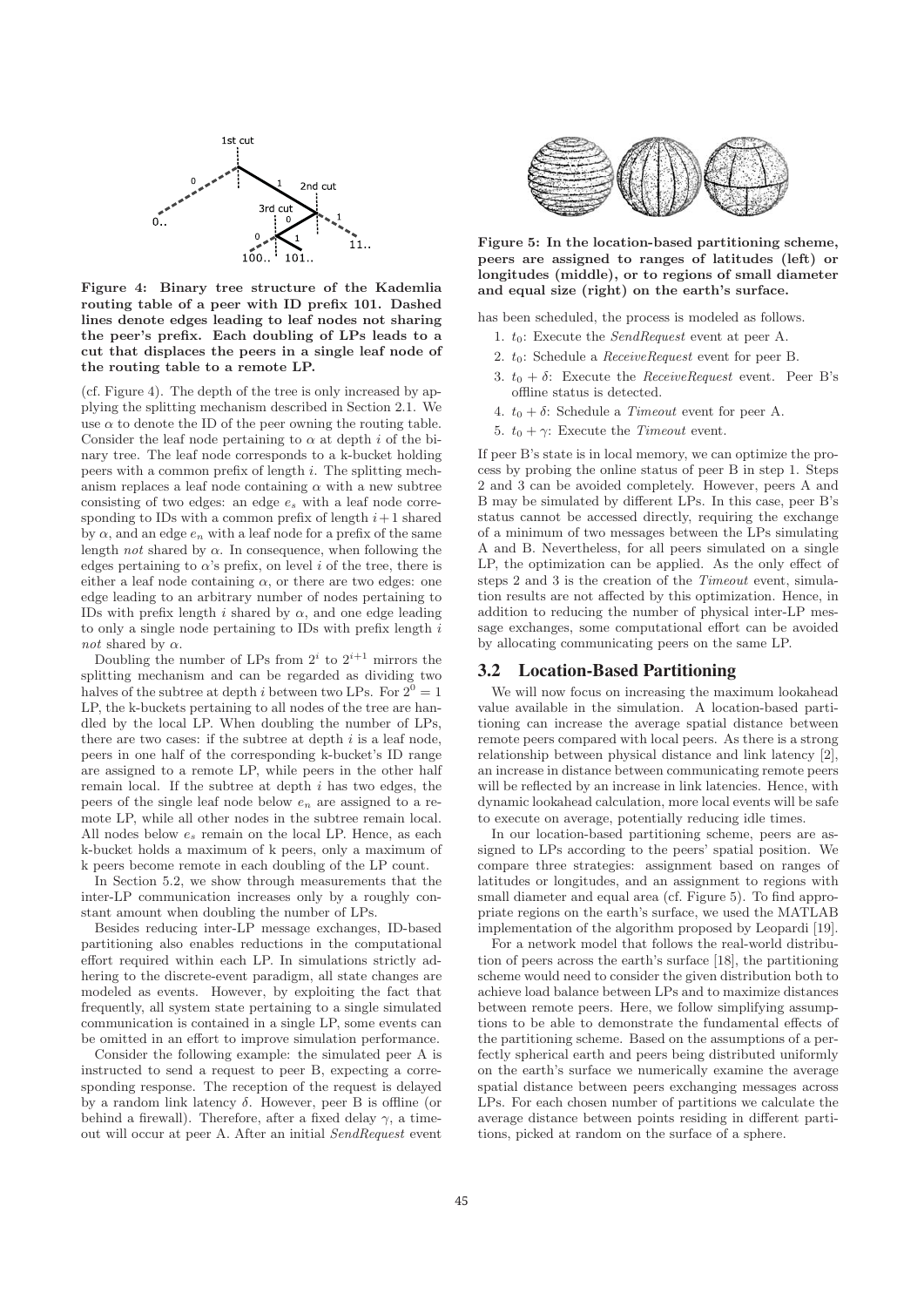**Table 1: Average distance between remote peers under location-based partitioning.**

|                  | Average Distance [km] |                   |                   |
|------------------|-----------------------|-------------------|-------------------|
| $\#\text{Part.}$ | By Latitude           | By Longitude      | By Regions        |
| $\overline{2}$   | $11895.2 \pm 2.4$     | $11895.7 \pm 2.4$ | $11895.4 \pm 2.4$ |
| 4                | $10685.5\,\pm\,2.5$   | $11263.4 \pm 2.4$ | $10954.7 \pm 2.5$ |
| 8                | $10341.4 \pm 2.6$     | $10653.3 \pm 2.5$ | $10808.4 \pm 2.5$ |
| 16               | $10166.9 \pm 2.6$     | $10325.1 \pm 2.6$ | $10465.0 \pm 2.5$ |
| 32               | $10084.2 \pm 2.7$     | $10158.8 \pm 2.7$ | $10254.6 \pm 2.6$ |
| 64               | $10040.3 \pm 2.7$     | $10078.1 \pm 2.7$ | $10132.5 \pm 2.6$ |

For picking points on the surface of a sphere, we use a method by Marsaglia [25]: we generate  $V_1$  and  $V_2$ , both uniformly distributed on  $(-1, 1)$  and reject all pairs where  $S = V_1^2 + V_2^2 \geq 1$ . Using the remaining pairs, the cartesian coordinates of points distributed uniformly on the unit sphere are given by  $(2V_1\sqrt{1-S}, 2V_2\sqrt{1-S}, 1-2S)$ . Given two such points, and after conversion to spherical coordinates  $\phi_1$ ,  $\lambda_1$  and  $\phi_2$ ,  $\lambda_2$ , the distance on a sphere of radius r is given by  $d = r\psi$ , with  $\psi = \cos^{-1}(\cos\phi_1\cos\phi_2\cos(\lambda_1 \lambda_2$ ) +  $\sin\phi_1 \sin\phi_2$ ) (e.g., [5]).

The numerical results are listed in Table 1 with 95% confidence intervals. The average distance between points for a single partition is 10,000 km, corresponding to the expected distance between points on the surface of a sphere with 40,000 km circumference. The same mean distance is achieved by partitioning schemes not considering peer locations, regardless of the number of partitions. The largest benefit is achieved for two LPs: remote link latencies are increased by about 19%. When increasing the number of partitions, each partition becomes smaller and the results asymptotically approach those for a single partition. For large numbers of LPs, partitioning the earth into regions of small diameter gives the largest benefit of the three schemes.

In all cases, for 2 and more LPs, the minimum latency is given for communication between peers at a shared border of two partitions and hence remains constant. Therefore, the lookahead must be calculated dynamically to benefit from the location-based optimization scheme. The overall effect on simulation runtime depends on the communication costs between LPs: as peer IDs are chosen independently from locations, location-based partitioning does not follow the simulated network's logical topology. Consequentially, the number of messages exchanged between LPs must be expected to be substantially larger than with ID-based partitioning. Therefore, we will focus on the ID-based partitioning scheme in our performance evaluation.

## 4. PARALLELISM POTENTIALS

A given partitioning scheme exposes a certain proportion of the parallelism inherent in the simulated network. Ideally, LPs spend most of the distributed simulation runtime executing events instead of waiting for local events to become safe to execute. There are two possible reasons for frequent waiting: either there is insufficient parallelism in the simulated system itself, or the existing parallelism is not exploited to its full extent. In this section, we first introduce metrics to expose how much of the parallelism of a simulation model under a given partitioning scheme is exploited and apply the metrics to our distributed simulator. Second, we discuss how existing lookahead optimization techniques can be applied to distributed simulations of peer-to-peer networks in order to improve the efficiency of synchronization.



**Figure 6: Chronological sequence of simulation schedules for** LP<sup>A</sup> **as an example for waiting times** due to synchronization.  $LP_A$  waits for its EIT to ad**vance (1.) before executing further events (2.). At**  $t_i + 250ms$ , a remote event arrives from  $LP_B$  (3.).

#### 4.1 Assessment

Considering the timeline of a logical process  $LP_A$  depicted in Figure 6 in a distributed simulation using two LPs. The EIT distance is the delta between the current EIT and the  $LP$ 's current point in simulated time.  $LP_A$  is currently idle, waiting for its EIT of  $t_0 + 100ms$  to advance beyond any of the locally scheduled events so they become safe to execute (1.). Now,  $LP_B$  updates its EOT to  $t_0 + 200ms$  and  $LP_A$ can start executing local events  $(2.)$ . Finally,  $LP_A$  receives a remote event from  $LP_B$  with a timestamp of  $t_0 + 250ms$ (3.). As we can see, at 1. it would have been possible for  $LP_A$  to start executing local events right away without violating timestamp order. Recall that the EOT is a lower bound on the timestamp of any event which may be created for a remote LP. An obvious question is then: how tight is this lower bound? We can consider the unnecessarily large waiting time of  $LP_A$  an effect of the insufficient quality of the EOT calculated by B. We introduce the term EOT quality and define it intuitively as follows: **the EOT quality is the average proportion of simulated time until an actual remote event is received that is covered by a previously received EOT**. An EOT quality of 100% corresponds to perfect synchronization between LPs, i.e., LPs are able to exactly predict the timestamp of the next incoming remote event and can execute all prior safe events immediately, whereas an EOT quality of 0% will not allow the simulation to progress at all. As we are interested in the average quality of the EOT over the course of a simulation run, we sample the EOT distance periodically during simulation runtime by storing remote EOT distances received in the most recent null messages. When the next remote event by each remote LP is received, the stored EOT distance is divided by the distance of the remote event's timestamp from the reference point in simulated time. In our example, the quality of  $EOT_B$  at 1. is  $100ms/250ms = 40\%$ . The EOT quality indicates how efficiently the lookahead available in the simulation model under a given partitioning scheme is determined and communicated to other LPs. A related metric is the lookahead ratio introduced by Fujimoto [15] and its derivative by Preiss et al. [32], the null message inverse lookahead ratio (NILAR). The lookahead ratio relates the average time increment between an LP's events to the lookahead, without considering null messages. The NILAR applies the same idea to the lookahead used in null messages. Both metrics are determined from the perspective of the LP sending events and null messages. However, our aim is to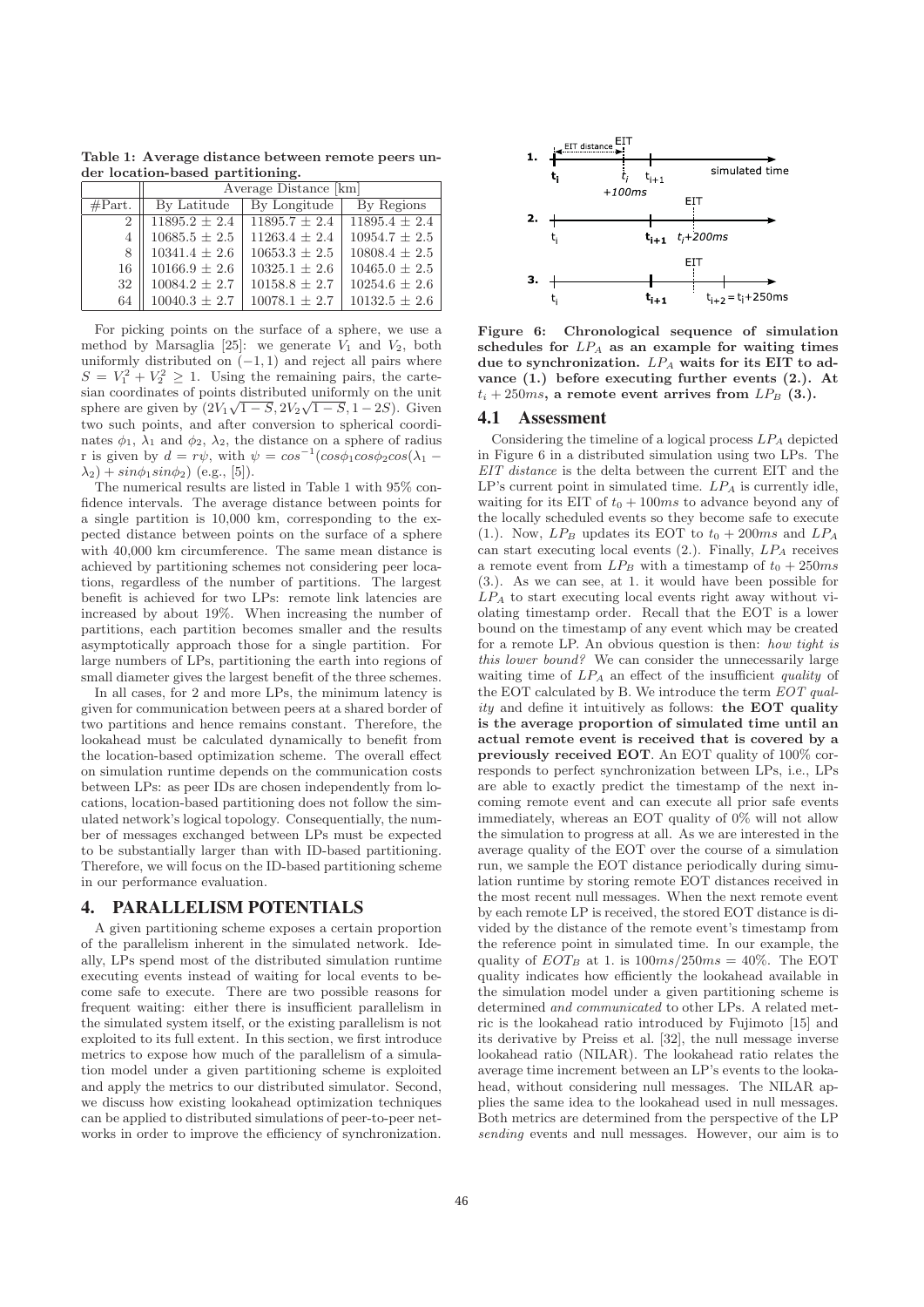study the reasons for idle times in the distributed simulation. As an LP is idle whenever there are no safe events according to the EOTs received from other LPs, the EOT quality is calculated from the perspective of an LP receiving an EOT and sampled over wall-clock time. This way, in addition to considering the lookahead calculation itself, the EOT quality takes into account the efficiency of the null message sending strategy.

We will now give a more formal definition of the EOT and EIT quality metrics. Given the current wall-clock time  $\tau$  and the current position  $t_i$  in simulated time, we define the EOT distance as the delta between the last EOT received from the remote logical process  $LP<sub>r</sub>$  and the current position in simulated time:  $d_{EOT}(\tau, LP_r) = EOT(\tau, LP_r) - t_i(\tau)$ . Sampling the EOT quality at  $\tau$  in wall-clock time in a logical process  $LP_l$  is comprised of the following steps.

- 1.  $LP_l$ 's current position in simulated time  $t_i(\tau)$  is stored together with all current EOT distances  $d_{EOT}(\tau, LP_r)$ .
- 2. For each remote logical process  $LP_r$ , when the next remote event with timestamp  $t_{r,LP_r}$  is received, the corresponding EOT quality is calculated as

$$
Q_{EOT} = \frac{d_{EOT}(\tau, LP_r)}{t_{r, LP_r} - t_i(\tau)}
$$

In simulations with more than two LPs, another metric becomes useful: EIT quality is the proportion of simulated time until a remote event is received that is covered by a previous EIT. The EIT quality shows the effect of aggregating the remote LPs' EOTs. Sampling is performed as follows.

- 1.  $LP_l$ 's current position in simulated time  $t_i(\tau)$  is stored together with the current EIT distance  $d_{EIT}(\tau)$  =  $EIT(\tau) - t_i$ .
- 2. When the next remote event with timestamp  $t_r$  is received from any of the remote LPs, the EIT quality is calculated as

$$
Q_{EIT} = \frac{d_{EIT}(\tau)}{t_r - t_i(\tau)}
$$

We will study the EOT and EIT quality measured in runs of our distributed simulator implementation in Section 5.2.

#### 4.2 Lookahead Extension Options

Given metrics for the quality of the calculated EOT and EIT, the question arises: how are these measures affected when applying optimizations to the distributed simulator?

In the EOT and EIT quality measurements, we have seen that only a small portion of the available parallelism is exploited given a fixed lookahead. To achieve more efficient synchronization, the lookahead can be calculated by evaluating each LP's system state dynamically to determine a lower bound on the timestamp of the next remote event that may be created locally. Previously, we determined the EOT using the timestamp of the next locally scheduled event and a fixed lookahead:  $EOT = min(EIT, t_{i+1}) + look ahead$ . In this section, we focus on events created locally and hence consider the case where  $EIT > t_{i+1}$ , and consequentially  $EOT = t_{i+1} + look ahead$ . The EOT calculation using fixed lookahead makes three worst case assumptions, each limiting the EOT and EIT quality: First, we assume that the next



Figure 7:  $LP_B$ 's schedule during calculation of its **EOT based on fixed lookahead (1.). The event at**  $t_{i+1}$  creates a remote event to be executed by  $LP_A$ **after a delay based on a random link latency** δ **(2.).**

remote event will have the minimum possible link latency. In non-pathological examples, a substantial proportion of link latencies will be larger than the minimum. Second, it is assumed that the next local event will in fact create a remote event.Third, we calculate the EOT under the assumption that any new event can affect any of the remote LPs. However, ultimately, each event created will affect at most one of the remote LPs. How can we relax these worst case assumptions and obtain tighter bounds on the distance of the next remote event based on the existing methods discussed in Section 2.3? To address the first assumption, we revisit the example of Section 4.1, now focusing on  $LP_B$  (cf. Figure 7). At  $t_j$  in simulated time, we are aware of the timestamp  $t_{j+1}$ of the next local event. If the next event will indeed create a remote event, we are able to predict the new event's timestamp exactly given knowledge of the next random latency. An optimization proposed in the literature [3, 21, 24] is based on the fact that random number generation is a deterministic process. Instead of generating the next random latency at the time of creation of each event, we can precalculate link latencies, allowing us to exactly determine the timestamp of a remote event potentially created next.

To address the second assumption, we can examine the type of the next local event. If events of the given type cannot create new events, or can only create local events, events of the given type can be skipped in our EOT calculation. However, if the event is of a type that can create remote events, the peer state must be examined to make guarantees with respect to remote event creation. For instance, if a peer at a given point in simulated time is not aware of any peer on a remote LP, an event corresponding to this peer will not affect any remote peers. Gathering this knowledge requires examining the peer's routing table. The same way, we can address the third assumption by determining from a peer's state which of the remote LPs can be affected by newly created events. A dedicated EOT value can then be calculated for each remote LP.

Being able to skip events with only local effects in the EOT calculation has the notable side-effect of creating a link between the two optimization goals identified in Section 3: if a partitioning scheme minimizes the number of remote events, more events can be skipped during EOT calculation and synchronization overheads are reduced as well.

However, relaxing the worst-case assumptions during EOT calculation in an LP incurs additional computational costs. In Section 5.2, we will see that in our measurements, a substantial portion of simulation time is spent waiting for local events to become safe to execute and could be invested in dynamic lookahead calculation instead. Hence, we are hopeful that the parallelism unlocked by the additional computations can result in a reduction in overall simulation runtime.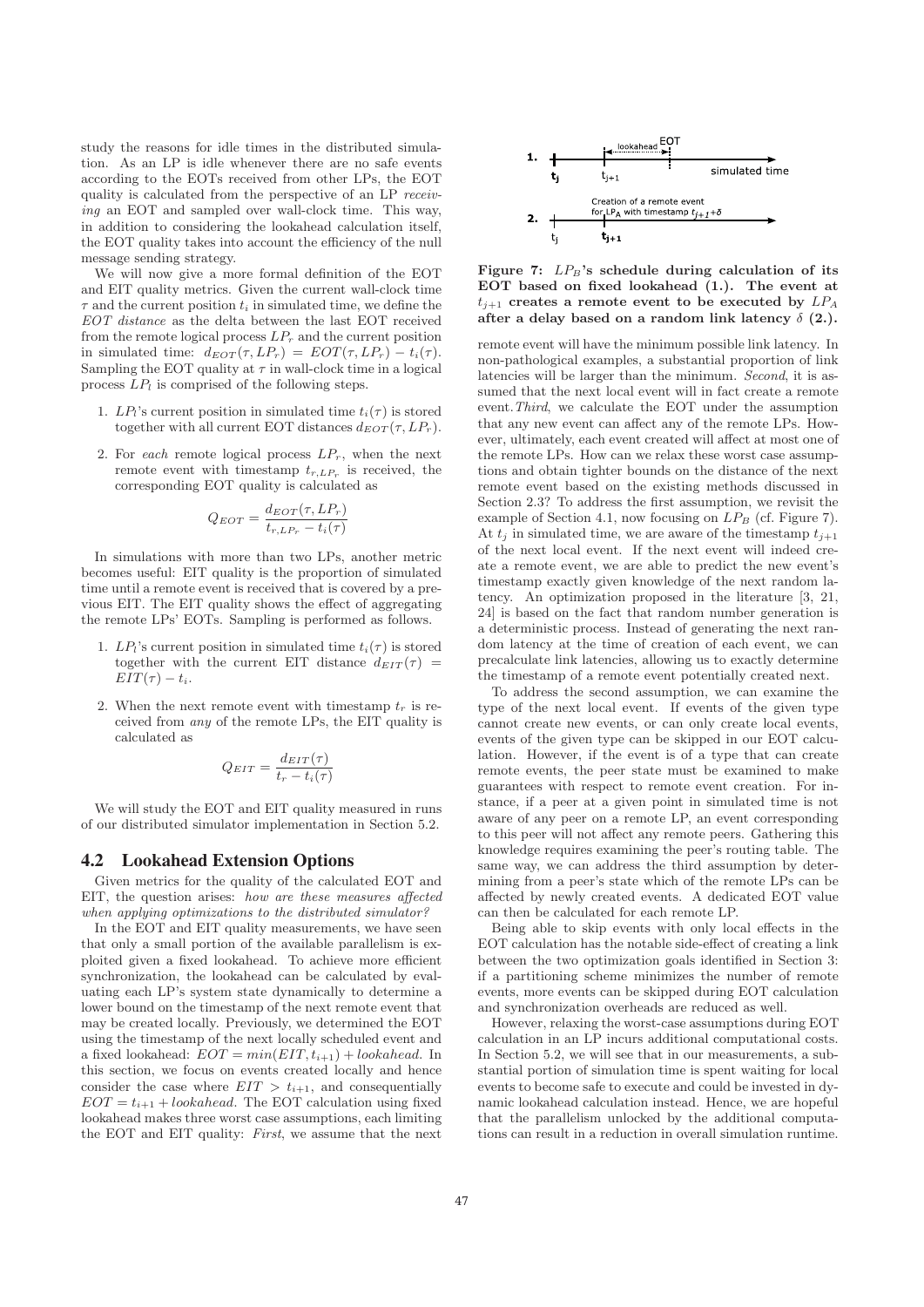In our future work, we will investigate the tradeoff between the computational effort required to increase EOT quality and the gains in overall simulation performance.

# 5. SIMULATOR EVALUATION

In this section, we evaluate the effects of the partitioning schemes introduced in Section 3 through performance measurements of our distributed simulator implementation. We will first demonstrate that our distributed simulator implementation produces results that correspond to those of the sequential simulator. A statistical validation shows deviations of 1.0% or less in the results. The simulator performance is studied for simulations of networks of 1 and 10 million peers. Simulation runs were performed on up to 16 machines equipped with 16 Intel Xeon E5-2670 cores each and connected using InfiniBand 4x QDR. To be able to fully exploit each machine's memory resources, each LP uses all 16 cores of one machine. Each LP uses one core each for simulation and communication. The remaining cores are available to the Java runtime environment to perform garbage collection. The sequential simulator used as a reference for speedup calculation utilizes 16 cores in the same fashion. The sequential implementation is highly optimized and simulates a network of one million peers for one simulated hour in about 1.5h of wall-clock time. Results are stated as averages of three runs with 95% confidence intervals.

### 5.1 Validation

The correctness of a distributed simulator is determined with reference to its sequential counterpart. If both implementations produce identical results, the distributed simulator is considered to be correct. Here, we perform a statistical validation and show that distributing the simulation has only an insignificant effect on the results, as in, e.g., [14].

We compare the results of the sequential and distributed runs with respect to lookup performance metrics, as DHTs such as Kademlia are used for efficient storage and retrieval of key-value pairs. The correctness of the simulator hinges on correct modeling of these procedures. Table 2 lists the number of requests, lookup duration and number of timeouts for runs of one simulated hour with a network size of 1 million peers for simulations using up to 16 LPs. Three runs with different seeds were performed for each configuration. We can see that there is a close match in the results, the highest observed deviation from the sequential runs being 1.0% for the average lookup duration, 6552.00ms compared to 6484.67ms, for 16 LPs, which we argue considering the associated confidence intervals can be regarded as marginal in the context of real-world simulation studies.

#### 5.2 Performance

We study the performance of the simulator for two different partitioning schemes. Our focus is the ID-based partitioning scheme that promises high performance by considering the simulated network's topology. We contrast the results with a random partitioning scheme that does not consider peer IDs and must therefore be expected to incur the same amount of overheads as the location-based partitioning



**Figure 8: Memory usage per LP for a network size of 1 million peers, varying the number of logical processes and the partitioning scheme.**



**Figure 9: Simulation runtime for a network size of 1 million peers, varying the number of logical processes and the partitioning scheme.**

**Table 3: Percentage of messages to local peers [%] depending on partitioning schemes.**

| LPs | Random          | <b>ID-Based</b>  |
|-----|-----------------|------------------|
|     | 100             | 100              |
| 2   | $45.67 + 0.04$  | $91.11 + 0.01$   |
|     | $22.24 + 0.14$  | $83.00 + 0.03$   |
|     | $11.11 + 0.09$  | $75.27 + 0.03$   |
| 16  | $5.82 \pm 0.06$ | $67.69 \pm 0.06$ |

scheme under fixed lookahead.

Figure 8 shows the memory usage per LP for simulation runs using ID-based and random partitioning, for networks of 1 million peers over the course of one simulated hour. Memory usage was reduced close to linearly with the number of LPs, from 12713 MB to 883 MB when moving from 1 to 16 LPs, a factor of 14.4. The choice of partitioning scheme had no marked impact on memory usage.

Simulation runtime (cf. Figure 9) was reduced substantially as well. For two LPs, the overheads for synchronization and physical message exchanges were not amortized by the distributed computation. This is an effect of null messages being sent by each LP only after executing all available safe events, as LPs frequently have to wait for the next null message from their single counterpart before computation may proceed. Starting with 4 LPs, simulations under ID-based partitioning proceeded faster than realtime. Highest performance was achieved using 16 LPs with ID-based partitioning, reducing simulation runtime by a factor of 6.01 compared with sequential runs. The simulation runtime was 843s, compared with 2301s for random partitioning.

**Table 2: Comparison of sequential and distributed simulation results.**

|                                                                                                                                      | <b>LP</b>        | 2 LPs            | 4 LPs          | 8 LPs            | $16$ LPs         |
|--------------------------------------------------------------------------------------------------------------------------------------|------------------|------------------|----------------|------------------|------------------|
| Number of Requests $(10^6)$                                                                                                          | $694 \pm 0.51$   | $694 + 1.63$     | $692 + 3.07$   | $691 + 3.34$     | $691 + 2.62$     |
| Avg. Lookup Time [ms]    $6485.67 \pm 19.30$   $6514.67 \pm 23.87$   $6521.67 \pm 43.62$   $6536.33 \pm 30.36$   $6552.00 \pm 37.51$ |                  |                  |                |                  |                  |
| Timeouts $[\%]$                                                                                                                      | $42.54 \pm 0.08$ | $42.54 \pm 0.09$ | $42.46 + 0.18$ | $42.42 \pm 0.13$ | $42.39 \pm 0.16$ |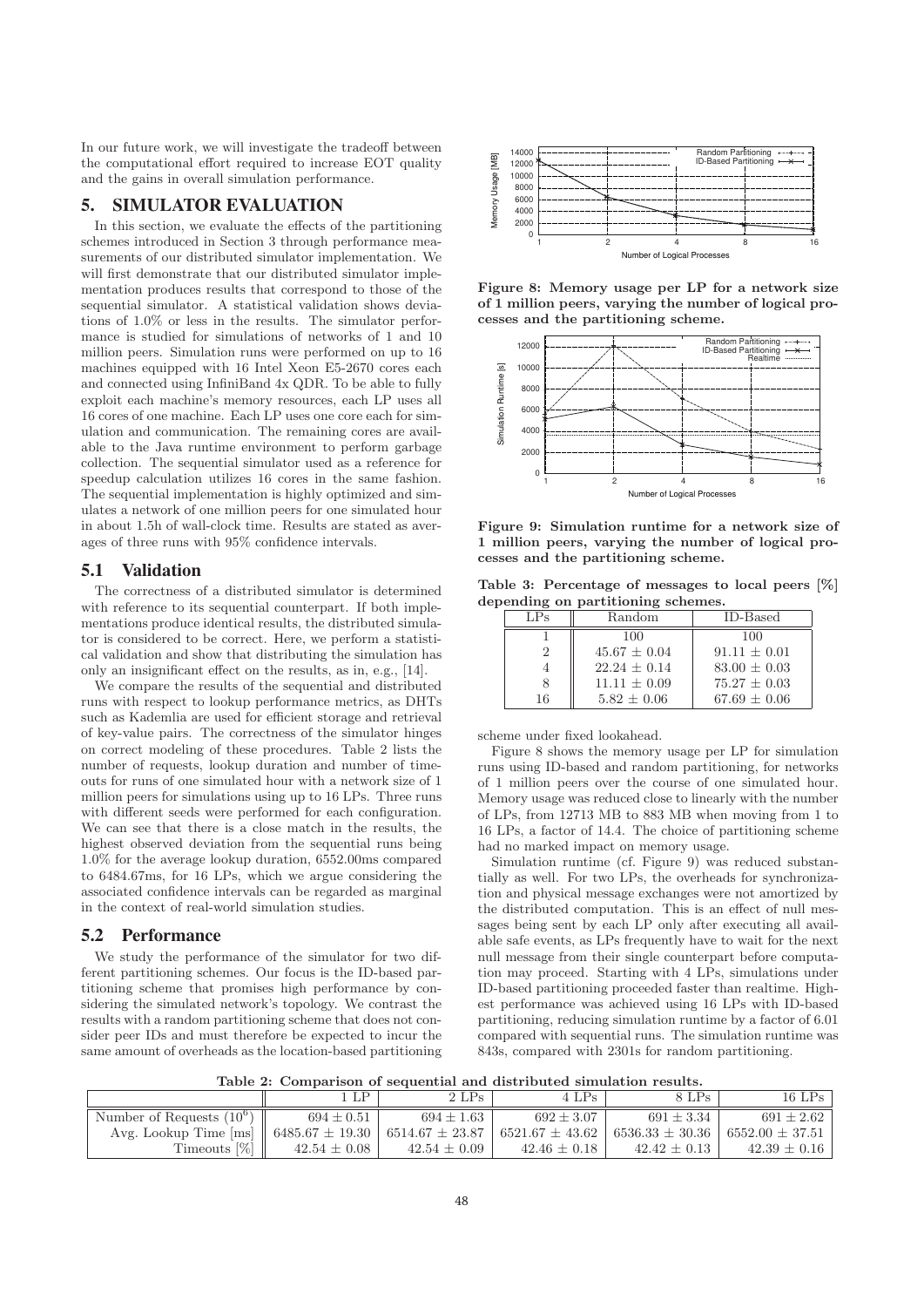**Table 4: Percentage of time spent in the different execution states during simulation runtime.**

| 1 LP             | 2 LPs            | 4 LPs            | 8 LPs            | $16$ LPs         |
|------------------|------------------|------------------|------------------|------------------|
| $98.19 \pm 0.47$ | $56.32 \pm 4.65$ | $55.82 + 2.53$   | $50.68 \pm 2.58$ | $47.38 \pm 1.85$ |
| N/A              | $3.00 + 0.66$    | $6.13 + 1.70$    | $7.24 + 1.64$    | $8.32 + 1.55$    |
| N/A              | $15.31 + 1.17$   | $22.28 + 1.86$   | $19.56 + 2.72$   | $17.53 \pm 2.73$ |
| N/A              | $0.01 \pm 0.00$  | $0.06 \pm 0.01$  | $0.22 \pm 0.02$  | $0.80 \pm 0.08$  |
| $1.81 \pm 0.47$  | $25.37 \pm 3.83$ | $15.72 \pm 6.03$ | $22.30 \pm 4.41$ | $25.97 \pm 5.14$ |
|                  |                  |                  |                  |                  |

**Table 5: EOT and EIT quality varying the LP count.**

| LPs | $Q_{EOT}$  %   | $Q_{EIT}$  %   |
|-----|----------------|----------------|
|     | $32.30 + 2.20$ | $32.30 + 2.20$ |
|     | $39.43 + 0.45$ | $26.94 + 4.61$ |
|     | $31.33 + 3.38$ | $17.89 + 1.79$ |
| 16  | $23.96 + 5.26$ | $9.92 + 0.56$  |

In order to demonstrate the simulator's scalability, we performed an additional simulation run for a network with the size of the BitTorrent Mainline DHT [18] of 10 million peers over the course of one simulated hour using ID-based partitioning on 16 LPs. The simulator required 14966s (about 4.2h) to simulate a total of about  $8.24 \times 10^9$  requests. Each of the 16 LPs used about 9450 MB of memory.

To explore the basis of the benefit of ID-based partitioning in the simulations for 1 million peers, Table 3 lists the percentage of simulated messages that were exchanged between local peers and thus did not require physical communication between LPs. For random partitioning, the percentage of local messages was roughly halved when doubling the number of LPs. For ID-based partitioning, the percentage of local messages was reduced by a roughly constant amount of about 8% for each doubling of LPs, supporting our analysis in Section 3.1. Location-based partitioning (cf. Section 3.2) does not consider peer IDs and must hence be expected to create as many remote events as random partitioning.

We studied the distributed simulation performance more closely by instrumenting the simulator to measure the proportion of runtime spent in the following simulation states: Execute Event: a safe event is being executed; Forward Event: an event is sent to a remote LP; Handle Message: an incoming message is parsed, and if the message contains a remote event, it is added to the local queue; Send Null Message: a null message is sent to a remote LP; Idle: the LP waits for local events to become safe to execute. The Idle state includes the overheads incurred by the time measurements. Table 4 lists the proportion of time after initialization that was spent in the different states for simulations with ID-based partitioning. We can see that with increasing numbers of LPs, the time spent executing events decreased. As expected, the time spent on exchanging events between LPs increased only moderately with larger LP count. Null message sending overhead increased super-linearly, yet only accounted for a small amount of simulation runtime. In all distributed cases, a large amount of time was spent in the idle state. For 1 LP, the idle state was comprised completely of time measurement overheads, which accounted for less than 2% of the simulation runtime, indicating that in the distributed runs, the time spent in the idle state was indeed dominated by waiting for local events to become safe.

To further investigate the cause for idle times in the simulation, we sampled the EOT and EIT quality every second as described in Section 4.1. The measurement results are listed in Table 5. On average, a maximum of 39.43% of the simulated time up to the next remote event was covered by a received EOT. As the EIT is calculated as the minimum of all received EOT, even less time was covered by the EIT, with a decrease in quality for larger numbers of LPs. For 16 LPs, the measured EIT covered only 9.92% of the simulated time until the next remote event was received. There are two possible causes for low EOT and EIT quality: either the LPs do not communicate their EOT frequently enough, or the lookahead calculation does not exploit the parallelism in the simulation model sufficiently. To determine which of the explanations applies, we maximized the null message sending frequency by sending null messages on each change of the EOT, instead of only when there were no local safe events. With more frequent null messages, we achieved an EOT and EIT quality of 46.88% for simulations using two LPs. Simulation runtime decreased from 6315s to 5340s. Idle time decreased from 25.37% to 18.48%. However, for all simulations using more than two LPs, the overheads of sending more frequent null messages increased the simulation runtime compared to the less eager strategy, as null messages were broadcast to all LPs on each EOT change.

In addition to varying the null message sending frequency, the EOT and EIT quality can also be increased by improving the lookahead calculation. In our simulation model implementation, link latencies in ms are drawn from a uniform distribution on the interval [10, 200]. We therefore use 10 ms as the fixed lookahead, which covers only a small proportion of the available maximum lookahead in the model. We expect that applying the methods for dynamic lookahead calculation discussed in Section 4.2 to our simulator implementation will further improve simulation performance.

#### 6. CONCLUSION

We studied the potentials for efficient conservative distributed simulation of peer-to-peer networks of Kademliabased networks. A partitioning scheme mirroring the construction of the simulated nodes' routing tables substantially reduces the communication required between processors executing the simulation, while a partitioning scheme based on location can reduce synchronization overheads. Using the partitioning scheme based on the simulated nodes' routing tables, our distributed simulator implementation enables close to linear reductions in memory usage per processor and runtime reductions up to a factor of 6.0 with 16 LPs. The simulator code is available to the community and can simulate a network of 10 million peers for one simulated hour in about 4 hours of wall-clock time. We introduced novel metrics that can be used to identify the potential for efficiency improvements in the synchronization scheme. Performance measurements show that substantial efficiency potentials remain that can be exploited by dynamically assessing the simulation state during synchronization. In our future work, we will study the impact of optimizations to the synchronization mechanism under the proposed efficiency metrics and with respect to overall performance.